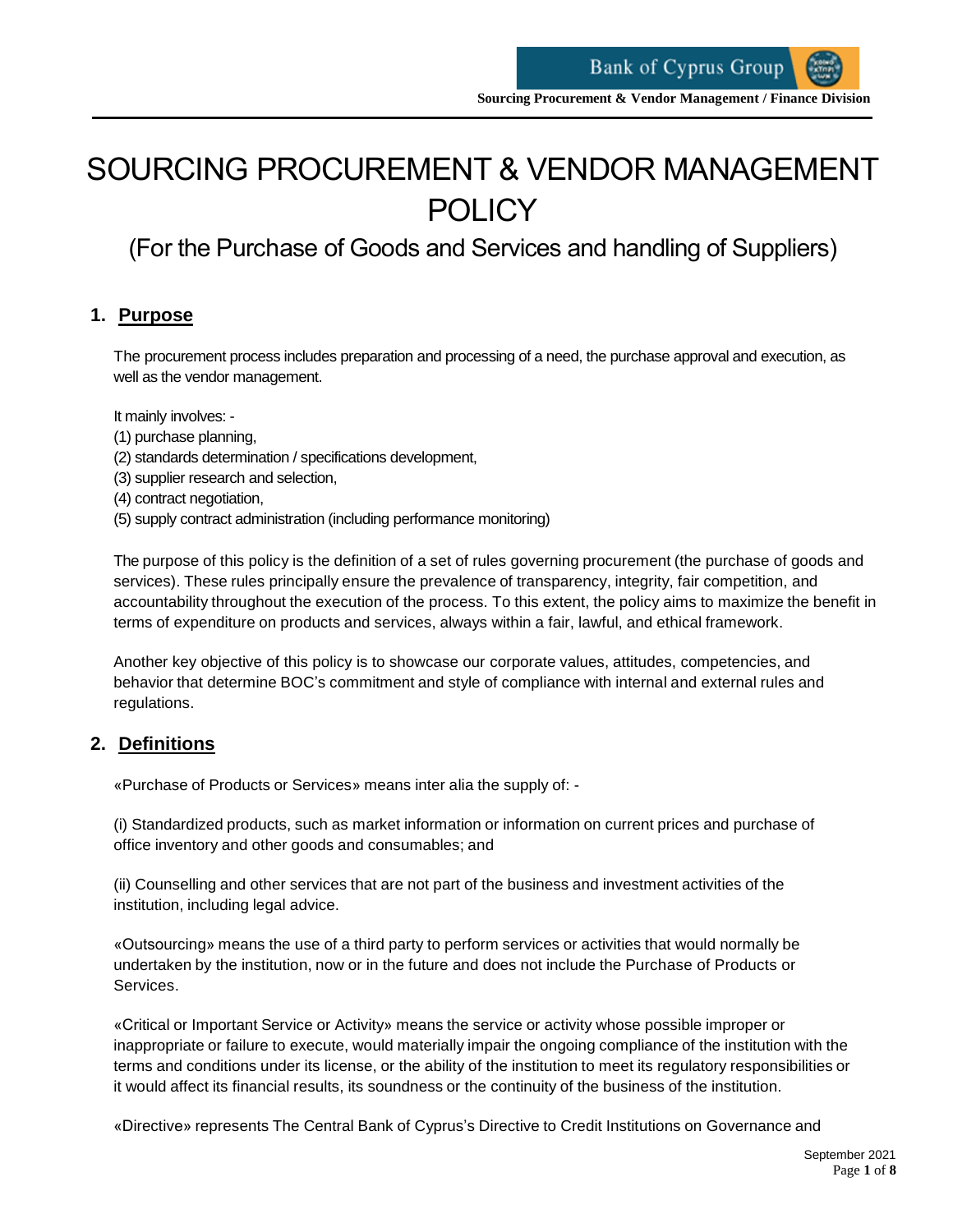Management arrangements in Credit Institutions of 2014, Appendix 2, Paragraph 21 –'Outsourcing'

«Internal Control Functions» are consisted of a risk management function, a compliance function, an information security function and an internal audit function.

«Law» means the Business of Credit Institutions Laws of 1997 to (No. 6) of 2015.

«Tenders Archive» is the recording and archiving system used by SP&VM, relevant to each and every instance of tenders' process.

"Privacy Matters" refer to personal data safeguards assessed through the privacy assessment documents incorporated in the vendor onboarding process in order to facilitate compliance with the General Data Protection Regulation (GDPR).

«Bank Data» is all data processed or created for the bank and its stakeholders (customers, employees, shareholders)

## **3. Sectors Affected**

This Policy applies for all BOC units and subsidiaries in Cyprus and abroad (i.e. registered in other countries), wishing to purchase products or services or to outsource services or activities.

TC maintains the overall responsibility for monitoring the implementation and effectiveness of this policy in cooperation with SP&VM.

## **4. Policy**

The principles governing the procurement process (purchase of goods and services) are organized in three main groups: -

#### **A. General principles**

- **1. The Procurement process.** All required purchases must follow the provisions of the Sourcing Procurement & Vendor Management Process.
- **2. Cost – Quality – Efficiency**. Received proposals from potential suppliers in response to BOC's corresponding requests, should not be judged solely on the basis of economic competitiveness, but should be taking into consideration factors such as the quality of the goods / services (fit to serve the purpose) and the supplier's ability to perform.
- **3. Accountability (reporting and recording/archiving).** Any parties responsible for the execution of a purchase are obliged to report through SP&VM to the competent Approving Authority. SPVM must maintain all corresponding procurement instances' records (purchase requests, tenders documentation, approvals, and awarded contracts/POs).
- **4. Conflict of Interest**. Cases of conflict of interest relating to the business activities of the Group, or where a close relation exists between interested parties (i.e., legal entities or natural persons that may have direct or indirect financial interest/benefit through a transaction) and persons involved in the process (BOC staff – executing officer or approving authority) must be declared in accordance with the relevant Group policy.
- **5. 4-eyes principle.** The technical and business requirements specification must be developed by a team of qualified people (minimum 2 persons per discipline) possessing relevant expertise. In cases where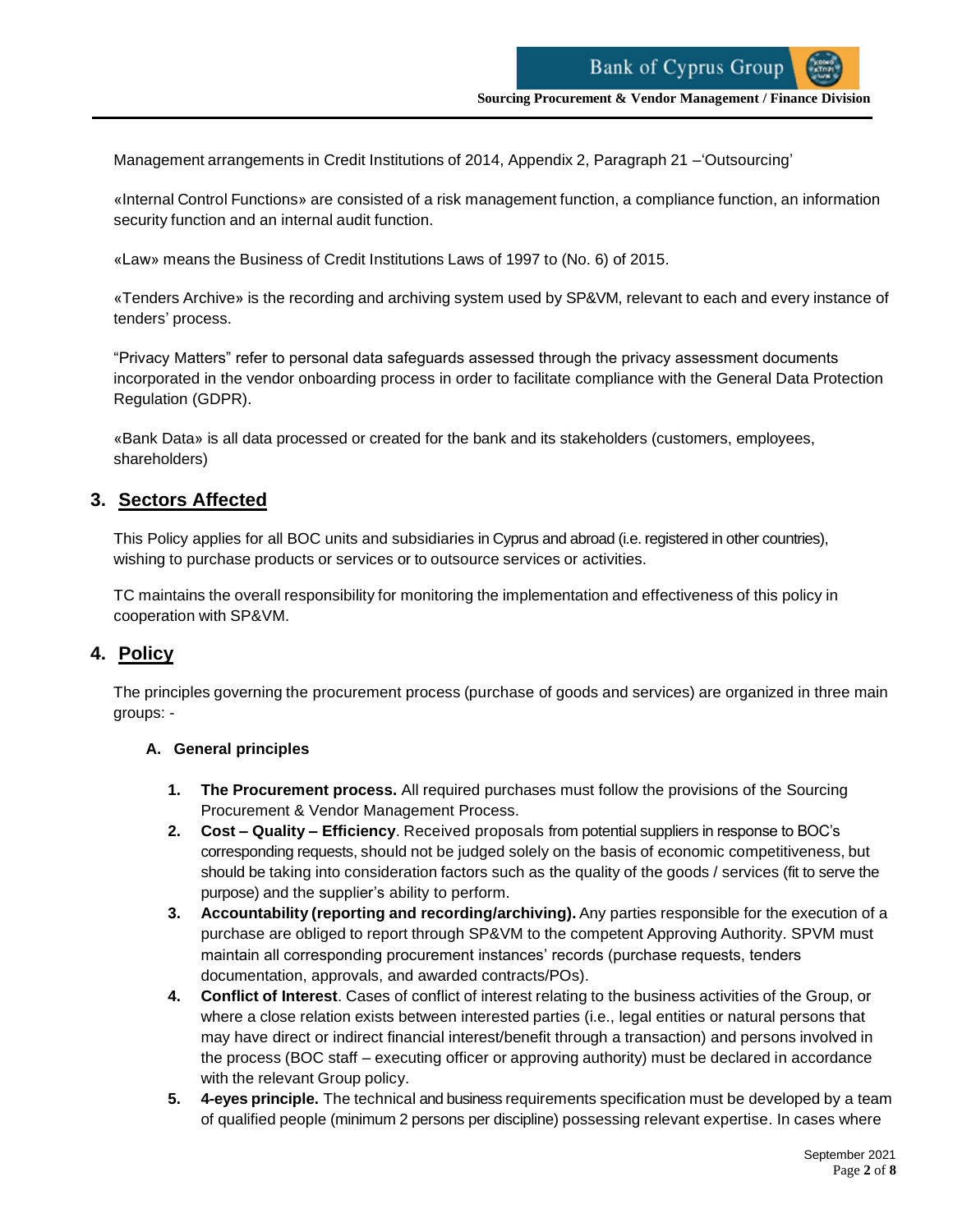the specifications remain the same as those in a previous similar procurement occasion, these are simply reviewed and verified by a minimum of 2 experts. The same principle applies at the proposals' evaluation stage (assessment-score), as well as during the award stage (contract negotiation), and while executing the subsequent contract lifetime's procurement activities (performance monitoring and contract amendments or renewal negotiation). An SPVM analyst must be leading the team negotiating financial terms with the vendor.

**6. Reciprocity.** Synergies of mutual benefit which arise out of the Group's business relationships with its suppliers must be leveraged. It is also essential for effective controls along with relevant evaluation criteria for potential suppliers (pre-selection process); these should be aiming the development of healthy and mutually beneficial business relationships, and by no means crossing the boundaries of ethical practices, the competition laws, or relevant regulations.

## **B. Vendor management (selection, engagement, appraisal)**

- **1. Suppliers Catalogue**. Compilation and management by category of service or product. Pre-selection process must use defined criteria regarding capacity, capability, consistency, effectiveness, experience, current or previous cooperation and reciprocity.
- **2. Selection**. A structured assessment and, where appropriate, vendor due diligence must be executed prior to selecting a supplier. This is done before accepting any proposal or signing any contract, as a key part of a vendor's assessment or the tenders' evaluation (RFP process) where Privacy Matters are also taken into consideration.
- **3. Engagement.** A supplier is engaged for the supply of goods or services through a legal contract, based on an approved by LS "BOC agreement template". In the case where this is not achievable, i.e. the contract is drafted by the supplier, or is based on the supplier's specialized terms of product or service provision, the BO or PM must ensure that terms of the proposed contract are fully reviewed by the LS supported by business area technical experts, the RISK and SPVM and agreed before this is signed.
- **4. Protection of Bank Data.** Suppliers must be contractually obligated to take appropriate and evidenced measures in order to meet the following non-negotiable objectives:
	- To protect Group's and its customer's data in compliance with the bank secrecy provisions as defined in the Law, GDPR and /or any other related regulation or laws that may apply.
	- To inform BOC immediately of any detected, suspected, or attempted security breaches related to Bank Data.
- **5. Privacy assessment**: In case the Supplier processes personal data of the Bank's clients or employees, it should be safeguarded that they properly apply the GDPR principles throughout the contract relationship-lifecycle. Structured assessments utilized warrant that only Suppliers that provide sufficient guarantees in regard to safeguarding the Bank's or third parties' personal data are being on boarded. The Supplier must be contractually obligated to meet such important privacy objectives in order to ensure the Bank only uses Suppliers which have demonstrated proven ability or willingness to implement the required actions to support and implement appropriate safeguards to comply with GDPR and BOC data privacy policies.
- **6. Performance and Risk monitoring.** Suppliers' performance must be regularly appraised on the basis of meeting their contractual objectives. SLA performance, relevant audit reports, test results (e.g., business continuity tests), independent (security or other) attestations as well as user /customer assessment surveys (where available) should be considered at a minimum as part of the supplier's appraisal.
- **7. Strategic partnerships.** Development of healthy partner-like relationships with major supplier for regular consultation and procurement planning, leading to enhanced efficiencies (cost reduction) as well as to improved quality of purchased goods and services.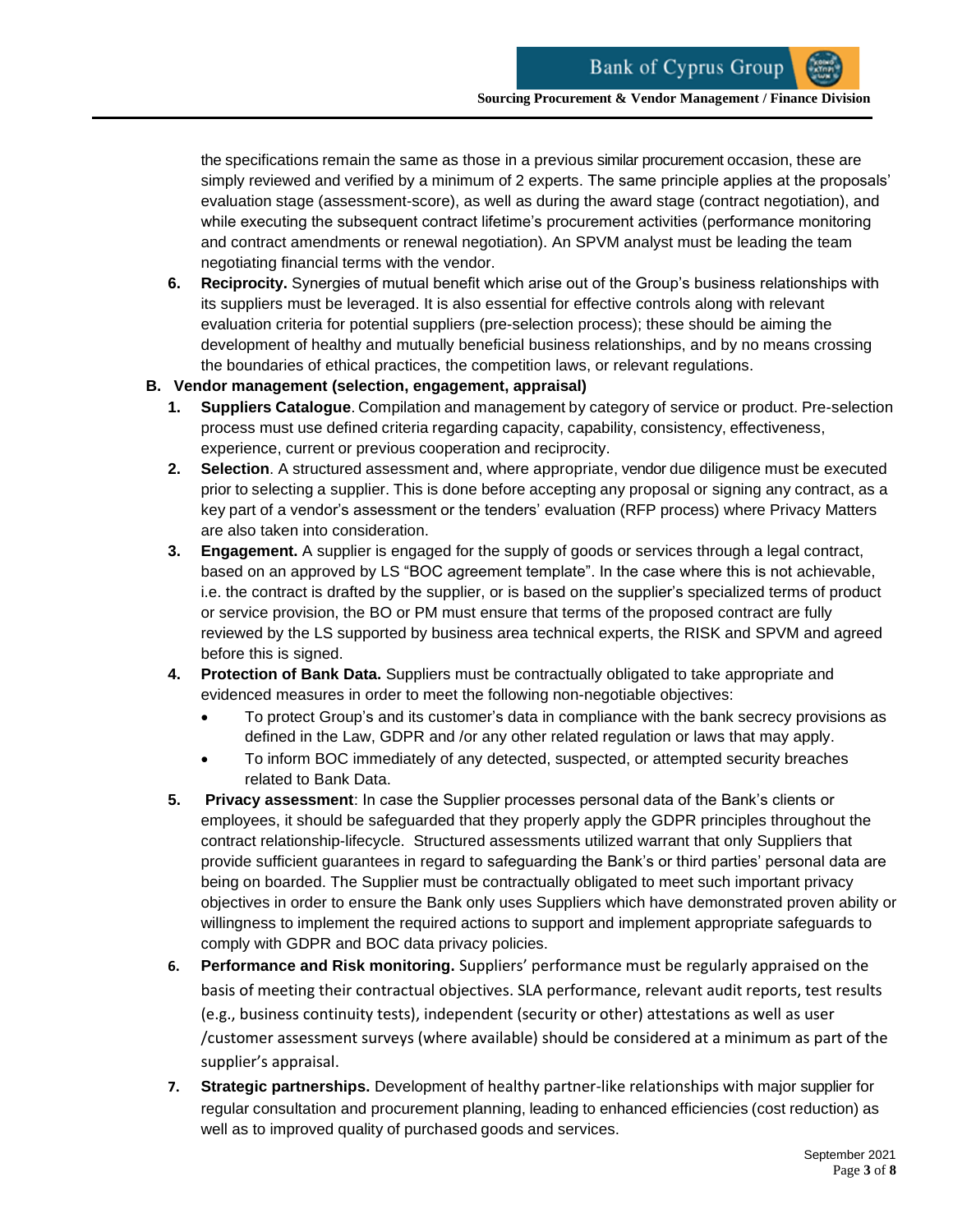- **8. Mitigating concentration risk.** Protecting the Group against dependence on one specific, or on a limited number of suppliers. When procuring, the minimum number of potential suppliers is set at three (3). Every possible effort must be made for the replenishment of the supplier's catalogue where shortage of candidate vendors is identified. Monopolistic purchases when unavoidable must be duly justified as part of the expenditure approval process.
- **C. Sourcing (direct, or through tenders)**
	- **1. Protection against dependence on specific, or on a limited number of, suppliers.** The minimum number of suppliers is set at three (3), provided that all necessary steps have been taken to find and invite a greater number of potential capable suppliers. In this way over- dependence of the bank on a limited number of suppliers (or on specific suppliers) is avoided. If the number reduces (for any reason) to less than three (3), it should immediately be replenished. Where the number of suppliers for a specific business area/requirement is large, then it can be restricted by taking into consideration possible particularities of each business area.
	- **2. Confidentiality.** Any information provided to the potential supplier, during the sourcing process (e.g. via the tender documentation), must be protected in accordance with the relevant Group Non-Disclosure Agreement. Equally important remains BOC's responsibility to protect confidential and businesssensitive information included in a prospective supplier's proposal from inappropriate access and/or misuse.
	- **3. Fair Competition**. Potential suppliers must be treated fairly, by securing neutral definition of specifications which focus on best meeting BOC's needs or business requirements. The same level of information and support must be provided to all contestants in the preparation of tenders.
	- **4. Evaluation – award.** The evaluation of tenders must be transparent and be using standardized methods based on accepted industry practices. The integrity of the evaluation weighting structure and criteria must be assured through the employment of necessary controls before the invitation to tender is issued and maintained as such throughout the process. At the highest level the proportional rule of 40% to 60% as regards the weight of financial criteria to technical criteria respectively should apply. The award should always be made by the competent Approving Authority, upon submission of a detailed proposal (evaluation report) through SP&VM.

# **5. Roles & Responsibilities**

**Each Divisional or Business Unit Director** is responsible for ensuring that the principles of this policy are implemented by the operations under his control.

| Board of Directors                              | Approving the policy (authority to approve may be delegated to a relevant                                                                                                                                                                                                                                                                                                                                                                |
|-------------------------------------------------|------------------------------------------------------------------------------------------------------------------------------------------------------------------------------------------------------------------------------------------------------------------------------------------------------------------------------------------------------------------------------------------------------------------------------------------|
| (Management Body)                               | executive committee).                                                                                                                                                                                                                                                                                                                                                                                                                    |
| <b>CEO and Directors (Senior</b><br>Management) | Setting and regularly reviewing this policy, as well as overseeing its<br>implementation. Evaluating the completeness and implementation<br>effectiveness of the SPVM policy and procedures. Determining ways for<br>addressing any issues raised and improving based on implementation reports<br>and observations. All Directors maintain the responsibility for the policy's<br>implementation by the operations under their control. |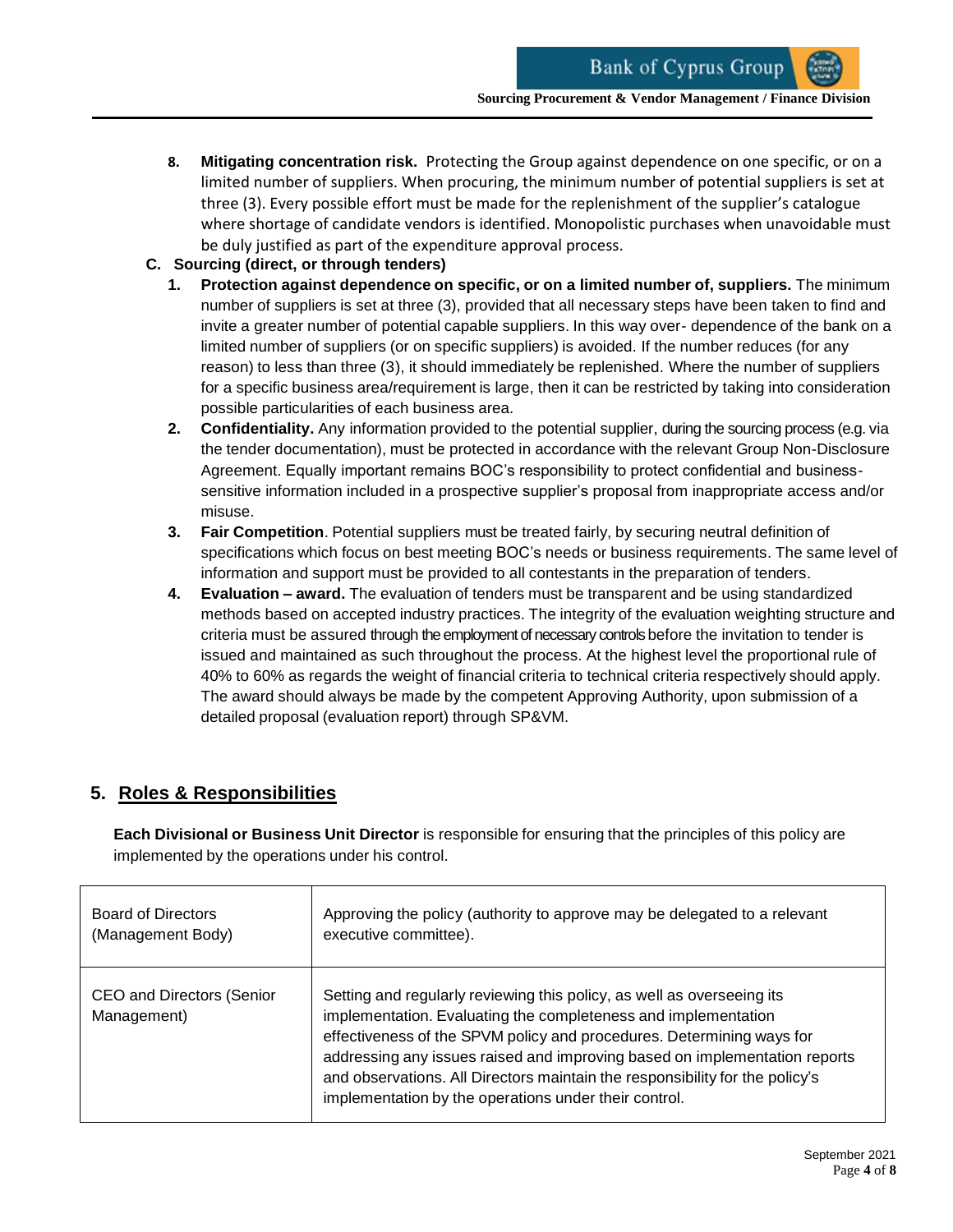**Sourcing Procurement & Vendor Management / Finance Division**

| The Tenders Committee                                                                     | Expenditure Approvals, Tenders Award – monitors the implementation of this<br>policy, suggests improvements to, and approves deviations when an individual<br>case's conditions require for such changes to the standard process. Refers for<br>decisions to higher approval authorities when appropriate.                                                                                                                                                                                            |
|-------------------------------------------------------------------------------------------|-------------------------------------------------------------------------------------------------------------------------------------------------------------------------------------------------------------------------------------------------------------------------------------------------------------------------------------------------------------------------------------------------------------------------------------------------------------------------------------------------------|
| <b>Legal and Control functions</b><br>(RISK, TPRM, DPO and<br>Compliance where necessary) | Providing expert advice in identifying/managing risks when requested during the<br>execution of the Procurement process.                                                                                                                                                                                                                                                                                                                                                                              |
| Competent unit<br>Manager/Director                                                        | Each Director is required to prepare an annual procurement plan which should<br>incorporate the details of the expenditure requirements as budgeted for the<br>year.                                                                                                                                                                                                                                                                                                                                  |
|                                                                                           | Appoints a suitably qualified person responsible for each procurement/tenders<br>case, the "Business Owner". Requests for the appointment of a relevant Project<br>Manager where necessary.                                                                                                                                                                                                                                                                                                           |
|                                                                                           | Evaluating whether, and the extent to which, a particular need requires an<br>acquisition via the tenders' process. Accountable for compliance with this<br>policy. Approves or requests for the approval by a higher expenditure approval<br>authority accordingly.                                                                                                                                                                                                                                  |
| Project Manager and/or<br><b>Business Owner</b>                                           | Running and managing all related processes in full compliance with this<br>policy.                                                                                                                                                                                                                                                                                                                                                                                                                    |
| <b>Manager Sourcing Procurement</b><br>& Vendor Management                                | Responsible for the maintenance, institutionalization and implementation of this<br>policy throughout the Group. Assigns a responsible Sourcing Procurement<br>Analyst for each case. Follows up and monitors the execution.                                                                                                                                                                                                                                                                          |
| Sourcing Procurement Analyst                                                              | Responsible for guiding the Project Manager and/or Business Owner and<br>exercising controls throughout the execution of the procurement process.<br>Manages any interaction with the prospective suppliers. Participates in the<br>tenders' evaluation teams (when this is required) and enforces compliance with<br>this policy. Presents the evaluation report/proposal to the Tenders Committee.<br>Updates the Tenders Archive, with the particulars of each case under their<br>responsibility. |
| All members of staff                                                                      | Sufficient awareness of their responsibilities within the framework of this policy,<br>thereby nurturing a culture of compliance.                                                                                                                                                                                                                                                                                                                                                                     |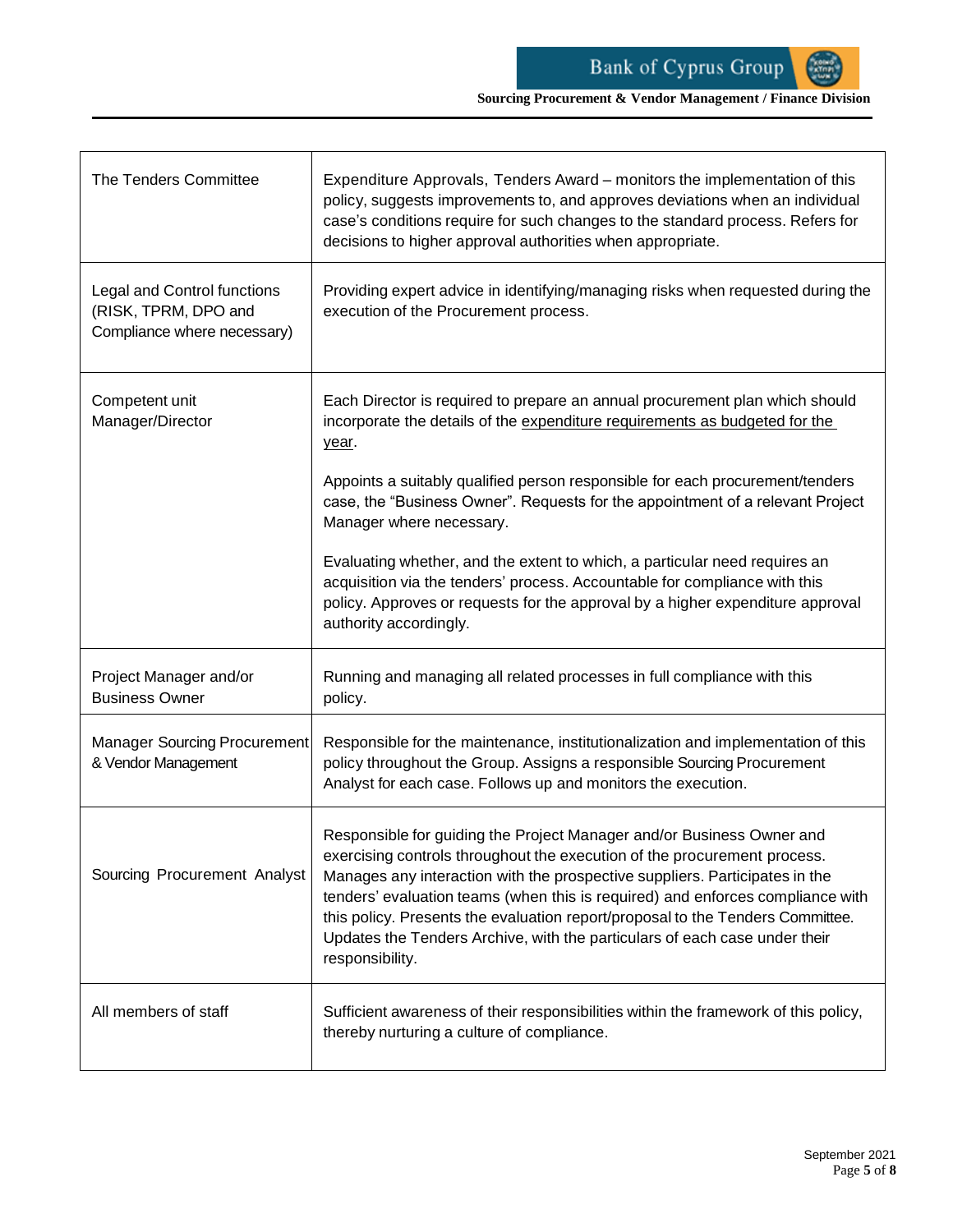# **6. Supporting Documentation**

Templates and checklists were developed to ensure consistent execution of processes and compliance with policies and legislative obligations. This "toolset" of checklists and templates is part of the Procurement process.

Closed invitation to tender is applied for the request of tenders (regardless of cost or type) for the purchase of goods or services provided by a limited number of capable suppliers, or sole representatives / distributors, or holders of intellectual rights (oligopolistic or monopolistic markets). As a result, only one or more specific suppliers will be invited to submit written proposals. An adequately justified list of suppliers/OSPs or a single supplier (in the case of a monopoly) should get the approval of the competent Director or sponsor in collaboration with SPVM before the invitation to tender. The above information must be recorded clearly in the tender evaluation report for examination by the approving authority.

**General procurement of supplies** (this applies to the purchase of goods with fixed standardized specifications, e.g., consumables). In these cases, the lowest tender that meets the requirements will be accepted:

(i) Written Tender (under the supervision and validation of SP&VM)

After obtaining approval from the authorized person (competent department manager or sponsor), written tenders must be requested from at least five (5) suppliers, including the successful supplier during the last similar tender (provided that the products or services met fully the Group's requirements).

(ii) Verbal request for prices

For efficiency, oral requests for prices/costs from not less than two (2) suppliers may be used for the procurement of various materials or services costing less than €200 (including taxes). The responsible officer must maintain a record of the verbal offers for consideration and official confirmation.

All purchases must follow and comply with existing procedures and policies. Exemption is permitted only in extra-ordinary circumstances (emergency requirements, or in cases of force majeure) – exceptions will be granted with special approval from the Competent Approving Authority.

## **Procurement Planning: -**

Each Division is required to prepare an Annual Procurement Plan which should incorporate the details of the expenditure requirements as budgeted for the year. SP&VM allocates support resources accordingly.

Careful planning of BOC's procurement needs will provide visibility and means to follow up progress with our related responsibilities, minimizing the risk or project delays or penalty premiums connected with overdue payments, as well as mitigating the risks associated with the inconsistent and haphazard application of the procurement process. Timely allocation of resources will ensure consistency as far as the procurement process is concerned and accurate procurement planning and execution will lead to undisputed choices / recommendations best satisfying our business / operational requirements.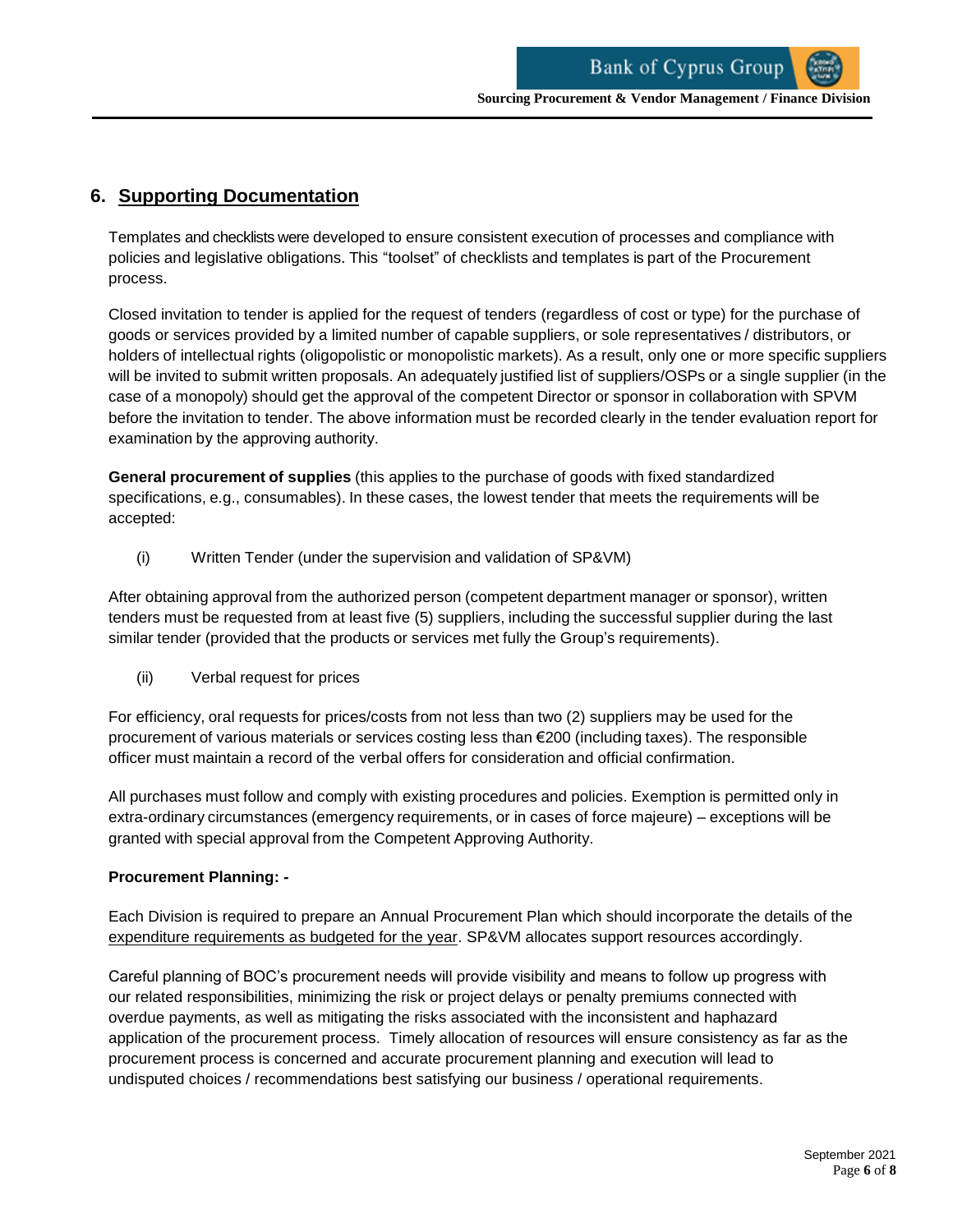#### **Performance/Risk Monitoring: -**

Actions in this context should not be focused exclusively on compliance of the supplier, but also on rewarding through the development of a successful business relationship, serving the mutual interest. The guiding principle should be to optimize the business relationship and facilitate smooth service in the most efficient manner. For these objectives to be achieved any subversive causes on both sides must be identified and remedied.

The management of a supplier is at the same time a tool to ensure the correctness of the choice, with the provision that if there are irreconcilable differences and irregularities in the execution of an agreement; this may lead to the review and termination of the contract.

The responsibility for managing each supplier rests with the competent/involved division (BO, PM) making the request, and is performed in conjunction with SP&VM. Depending on the circumstances, contact with suppliers should be made by people with specialist duties (relevant to the case), who will present empirical evidence and recommendations. For this reason, the division should keep detailed performance data on each individual supplier. This information should be available when meeting with the supplier.

Any decisions and relevant agreed actions should be recorded and subject to monitoring and confirmation of implementation by a responsible person of the competent business unit (PM or M-BU). SP&VM will facilitate the process.

Vendor management is a controlled activity, and it is carried out under relevant institutionalized or contractual procedures. All necessary details and evidence in relation to every action or decision arising must therefore be retained in order that reporting, monitoring, and auditing can be done when required.

#### **Negotiations: -**

Negotiation with suppliers takes place in cooperation with SP&VM. The objective is not for negating the result of the tender evaluation process, but to achieve optimization of the preferred option in mind. In addition, it is a tool to ensure the correctness of the first choice, with the provision that if there are irreconcilable differences during negotiation; it may lead to a review of the second choice and so on.

At least two (2) authorized people from the Group take part in the negotiation, one of whom is a specialist from SP&VM. It is recommended that the second person is a representative of the division, function, unit, or project requesting the purchase.

Where a contract is awarded for Outsourcing or for the Purchase of Products or Services, all disputed terms must be negotiated to a final agreement (the involvement of Legal Services at this stage is necessary) before the contract is signed. If during the negotiation risks are evident, they shall be escalated to Risk management for further handling. In the case of renewal of an existing contract, efforts are made to negotiate improvements in terms and conditions, including the scope, cost and service level and manage non-initially identified risks that arose during the contractual period. Any changes affecting the Legal framework of a contract under renewal must be reviewed by Legal Services advisors.

In the case of simple purchases which do not require complicated agreements, the main guiding negotiation factors provided scope and specifications have been agreed, are cost and delivery terms.